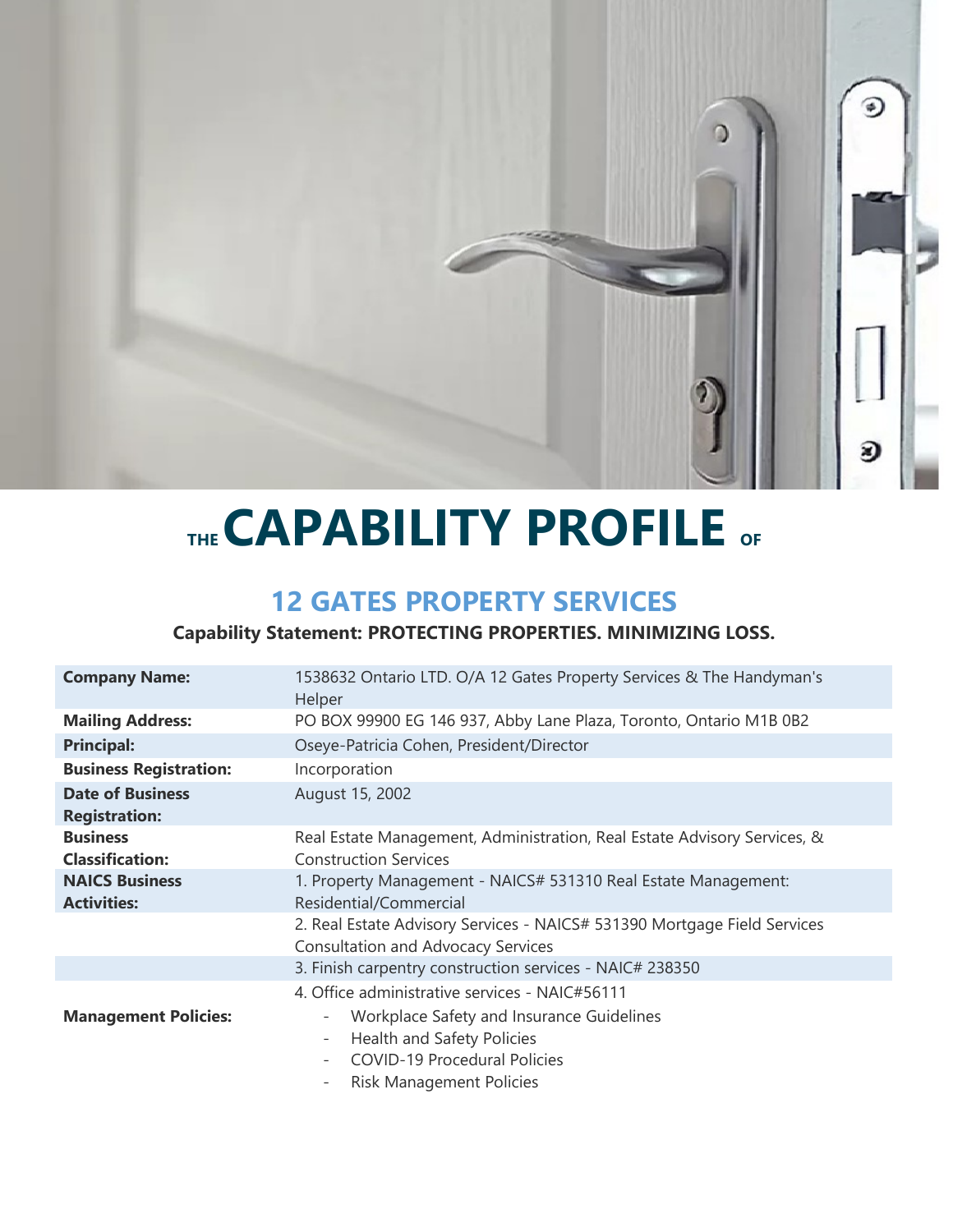| <b>Main Business</b><br><b>Activities and</b><br><b>Industries Served:</b> | 12 Gates Property Services is a complete Property Administration solution to<br>helping landlords, property owners, and stakeholders with residential and<br>commercial properties located within the Greater Toronto Area. We manage the<br>integrity of every property by protecting them from damage while minimizing<br>financial loss, through property management, maintenance, restoration, and<br>preservation services. We specialize in properties that are vacant due to evictions,<br>Power of Sale, divorce, in probate, or in between tenancies.         |
|----------------------------------------------------------------------------|------------------------------------------------------------------------------------------------------------------------------------------------------------------------------------------------------------------------------------------------------------------------------------------------------------------------------------------------------------------------------------------------------------------------------------------------------------------------------------------------------------------------------------------------------------------------|
| <b>Unique Selling</b><br><b>Proposition</b>                                | 12 Gates Property Services is a network of Independent Contractors that<br>come from a wide variety of trades and disciplines. Our goal is to be able to<br>provide each vacant property with the services it needs, delivered by local<br>independent contractors that live within the vicinity of each project. Our<br>goal is to offer timely and reliable services to the property owner, landlord,<br>or stakeholder while providing work for local trades workers.                                                                                               |
| <b>Products and Services</b>                                               | • Vacant Property Management: Tenant services, advisory services, and<br>Court Tribunal representation.<br>Property Administration: analysis, research, and comprehensive report<br>writing.<br>Mortgage Recovery: Beginning to end processing of site inspections,<br>reporting, maintenance, and management<br>Project Management: Onsite supervision of projects and renovations.<br>Maintenance & Handyman Services: Repairs and restoration of the<br>overall integrity of the property.<br><b>Property Maintenance Programs</b><br>Seasonal Maintenance Services |

#### **VALUE PROPOSITION:**

12 Gates Property Services protects residential properties with preservation, restoration, and improvement services that are reliable, timely, and customized for every property. We minimize costs by attending to the immediate repair needs of each property to prevent further deterioration. Our staff are qualified, certified, and insured, helping businesses to run smoothly.

The Company is essentially a Real Property Administration company that hires skilled independent contractors in the areas of construction, landscaping, cleaners, painters, licensed plumbers and electricians, and others with specialized skills. Independent contractors are hired on a case by case, and project by project basis, operating as 12 Gates Property Services. We specialize in protecting the overall physical integrity of vacant properties. The solution we provide our clients is the peace of mind that their real estate investment property is being attended to and is not losing value, vulnerable to risk, or infringing on city bylaws as it sits vacant for a period of time. Also, research shows that repairing foreclosed houses benefits the banks because it actually costs them less money compared to not repairing as helps the properties sell faster at a higher value. Mortgage lenders who are in the business of lending money, not in the business managing properties.